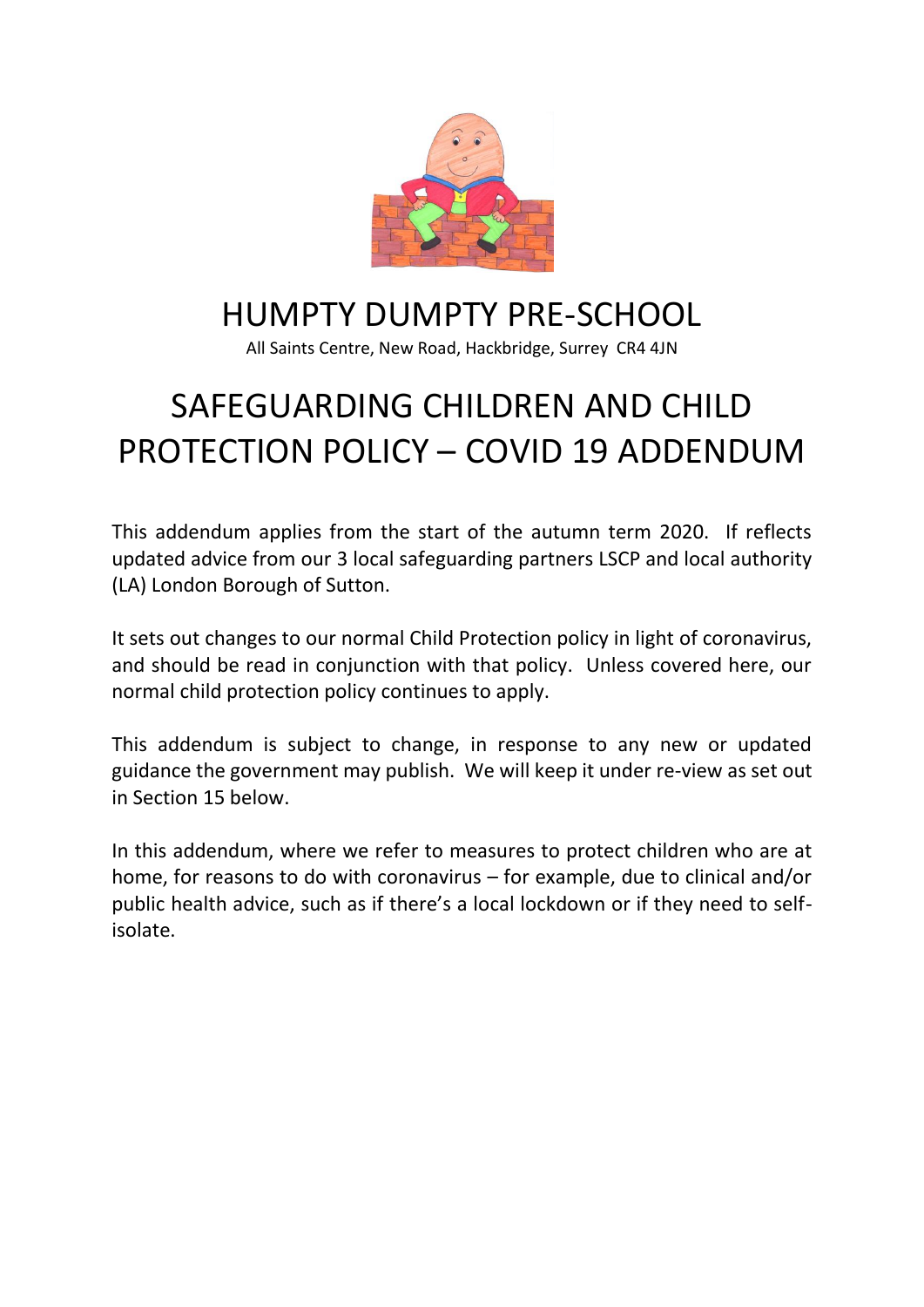In this addendum, where we refer to vulnerable children, this means those who are assessed as being in need, including children:

- With a child protection plan
- With a child in need plan
- Looked after by the local authority
- Have an education, health and care plan (EHCP)

Have been assessed as otherwise vulnerable by educational providers or LA's, for example those are are:

- On the edge of receiving support from children's social care services.
- Adopted
- Living in temporary accommodation
- Considered vulnerable by the nursery and/or LA

# **Core safeguarding principles**

We will follow the statutory safeguarding guidance Keeping Children Safe in **[Education](https://assets.publishing.service.gov.uk/government/uploads/system/uploads/attachment_data/file/1014057/KCSIE_2021_September.pdf)** September 2021. We always have regard for these important safeguarding principles:

- The best interests of children must come first.
- If anyone has a safeguarding concern about any child, the should act on it immediately
- A Designated Safeguarding Lead (DSL) or Deputy Designated Safeguarding Lead should be available at all times. (see section 4 for details of our arrangements)
- It's essential that unauthorised people do not enter the nursery workforce or gain access to children
- Children should continue to be protected when they are online.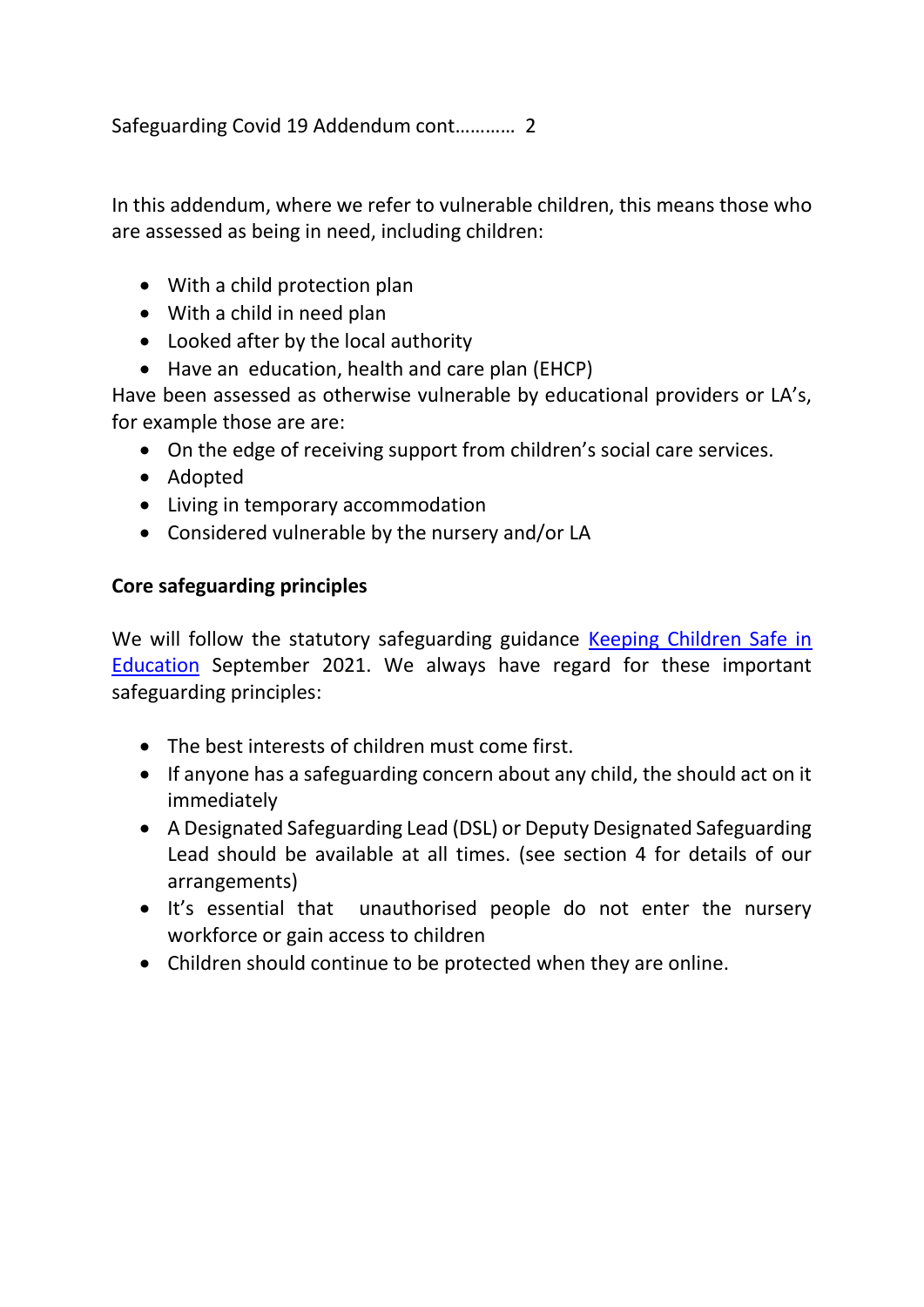Safeguarding Covid 19 Addendum cont……. 3

## **Reporting concerns**

All staff and volunteers must continue to act on any concerns they have about a child immediately. It is still vitally important to do this, both for children at nursery and those at home.

To report a safeguarding concern about a child we will continue to report using My Concerns which can be accessed remotely at all times.

As a nursery we will continue to work with and support children's social workers, where they have one, and to help protect vulnerable children.

## **DSL (and deputy) arrangements.**

We aim to have a trained DSL or deputy DSL on site wherever possible. The Designated Safeguarding Lead: Gillian Mankertz and Deputy Safeguarding Leads Jackie Barge and Vicki Mankertz

If our DSL (or deputy) cannot be on site, they can be contacted remotely by either emailing them on **humptydumpty17@virginmedia.com** or via the work telephone 07729 434226.

On occasions where the deputy is on site, they will be responsible for liasing with our off-site DSL/deputy to make sure they can:

- Identify the most vulnerable children in nursery
- Update and manage access to child protection files, where necessary
- Liaise with children's social workers where they need access to children in need and/or to carry out statutory assessments
- Maintain contact with vulnerable children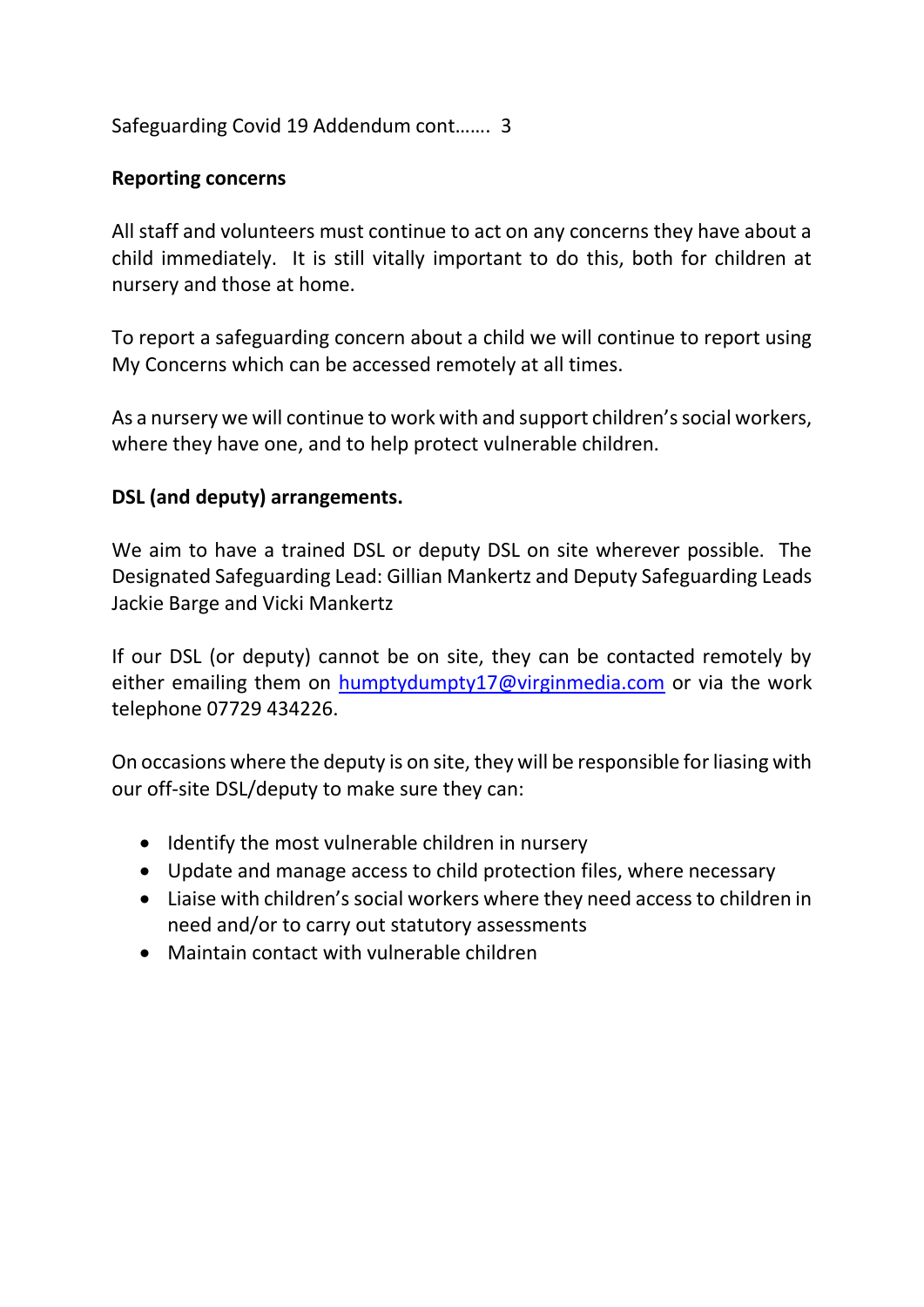Safeguarding Covid 19 Addendum cont…….. 4

# **Working with other agencies**

We will continue to work with children's social care, with virtual school's heads for looked after and previously looked after children, and with any other relevant safeguarding and welfare partners, to help keel children safe.

We will continue to update this addendum where necessary, to reflect any updated guidance from:

- Our 3 local safeguarding partners
- The local authority, about children with education, health and care (EHC) plans, the local authority designated officer and children's social care, reporting mechanisms, referral thresholds and children in need.

## **Monitoring attendance.**

We will resume taking our attendance register. We will also follow guidance from the Department of Education on how to record attendance and what data to submit.

Where any child we expect to attend nursery does not attend, or stops attending, we will:

- Follow up on their absence with their parents or carers, by telephoning and discussing the reasons for the absence. Aim to come to a solution so that the child can return to nursery.
- Notify their social worker where they have one.

We will make arrangements with parents/carers to make sure we have up-todate emergency contact details, and additional contact details where possible, through sending out data collect sheets upon our return in September.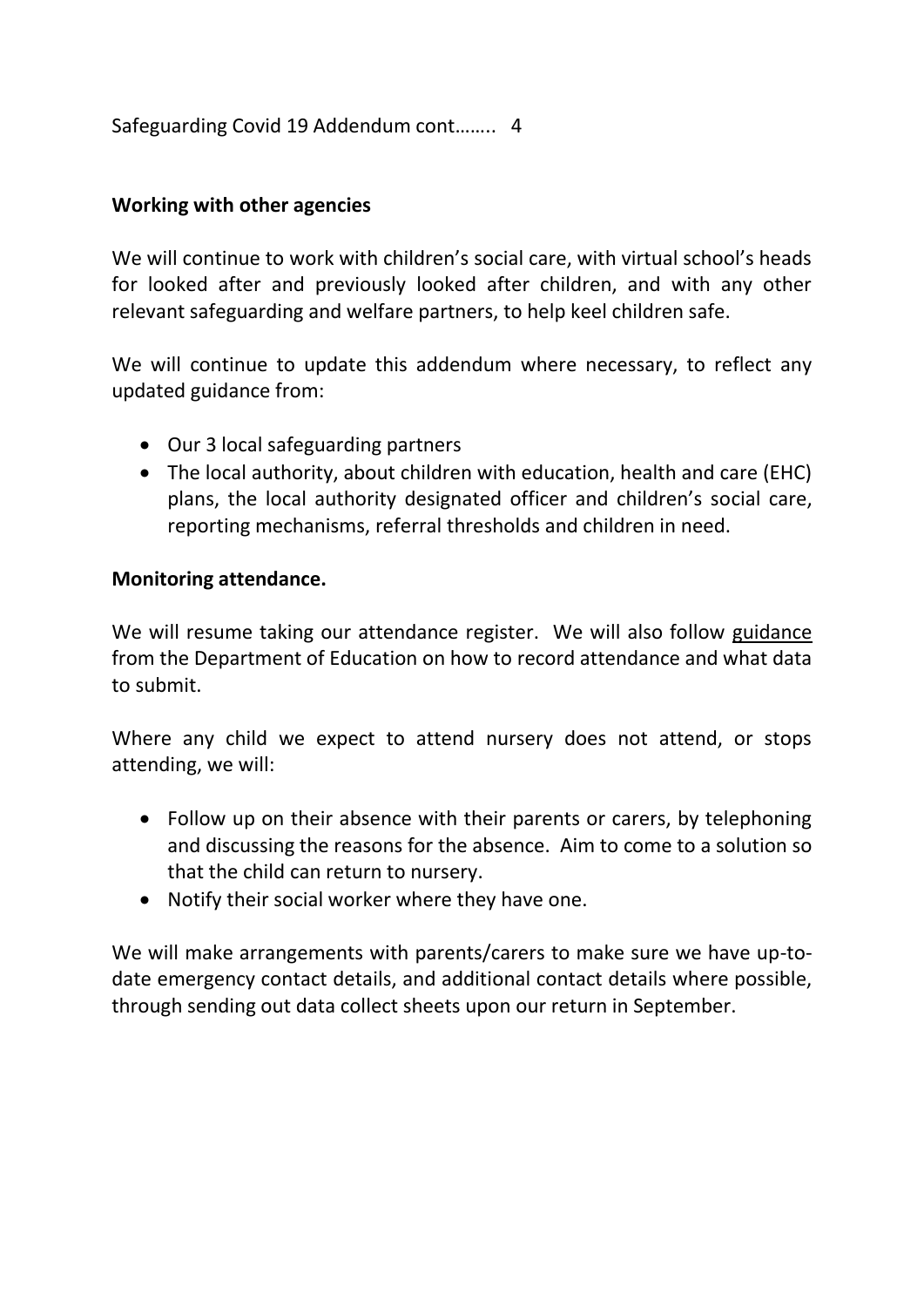Safeguarding Covid 19 Addendum cont…. 5

#### **Peer on peer abuse**

We will continue to follow the principles set out in part 5 of Keeping Children Safe in Education when managing reports and supporting victims of peer on peer abuse.

Staff should continue to act on any concerns they have immediately – about both children attending nursery and those at home.

We will follow the nursery's procedure for this however depending on if the children are at nursery or home may mean that our conversations happen over the telephone.

#### **Concerns about a staff member or volunteer**

We will continue to follow the principles set out in part 4 of Keeping Children Safe in Education. Staff should continue to act on any concerns they have immediately – whether those concerns are about staff/volunteers working on site or remotely.

We will continue to report concerns about a member of staff/volunteer to the Manager and any concerns regarding the Manager will be reported to the Deputy Manager. Where there are concerns about an adult the Manager and the Deputy Manager will seek support of the LADO. We will continue to refer adults who have harmed or pose a risk of harm to a child or vulnerable adult to the Disclosure and Barring Services (DBS)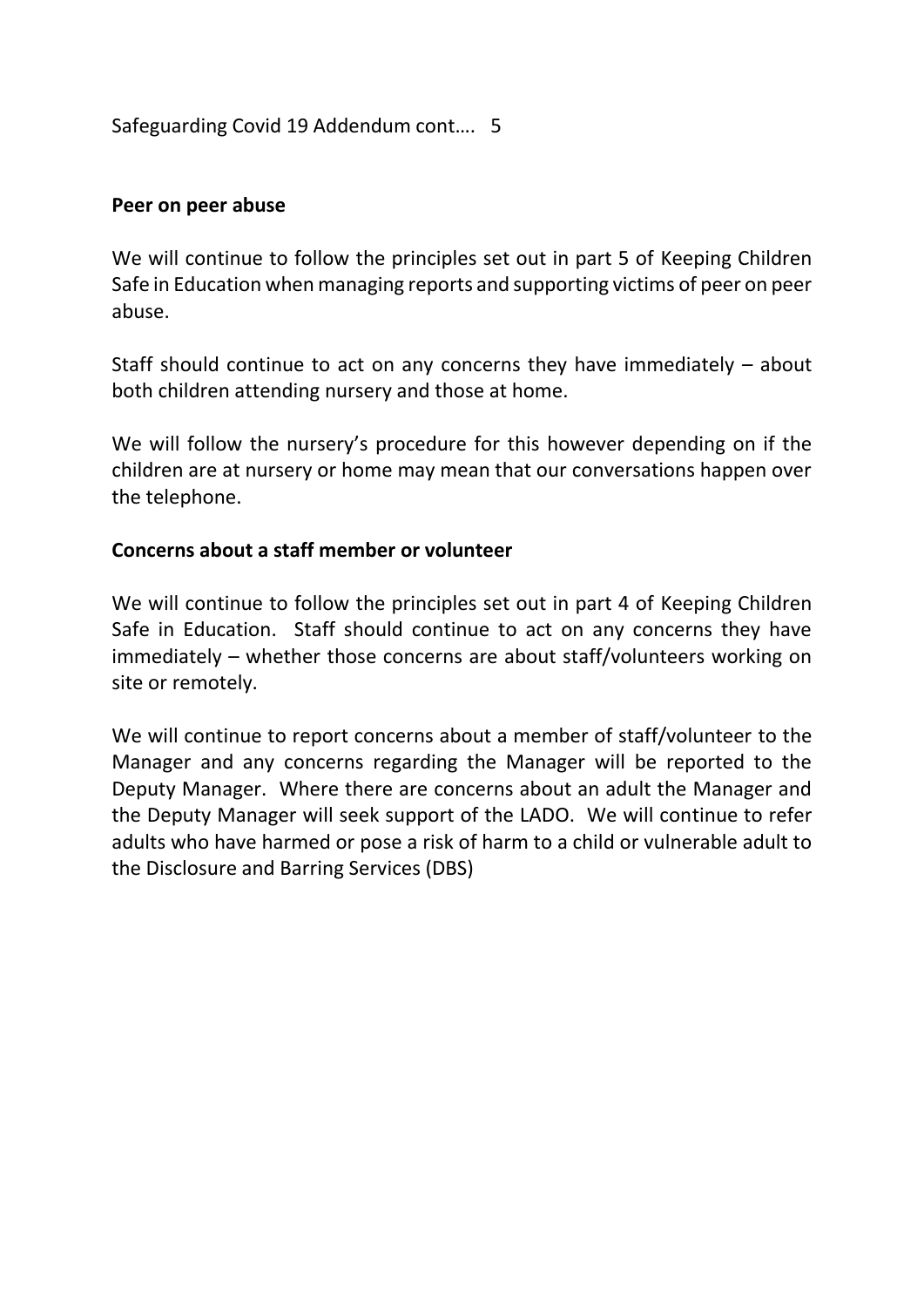Safeguarding Covid 19 Addendum cont…….. 6

# **Contact plans**

We have contact plans for children with a social worker, and other children who we have safeguarding concerns about, for circumstances where the child is at home.

Each child has an individual plan, which sets out:

- How often the nursery will make contact this will be at least once a week
- Which staff member(s) will be make contact as far as possible, this will be staff who know the family well
- $\bullet$  How staff will make contact this will be over the telephone, via class video calls. The SLT may also make doorstep visits if needs be.

We have agreed these plans with children's social care where relevant, and will review them at each review meeting.

If we cannot make contact, we will make a doorstep visit and then we will escalate this to children's services if the child is deemed as vulnerable or the police.

## **Safeguarding all children**

Staff and volunteers are aware that this difficult time potentially puts all children at greater risk.

Staff and volunteers will continue to be alert to any signs of abuse, or effects on pupils' mental health that are also safeguarding concerns, and act on concerns immediately.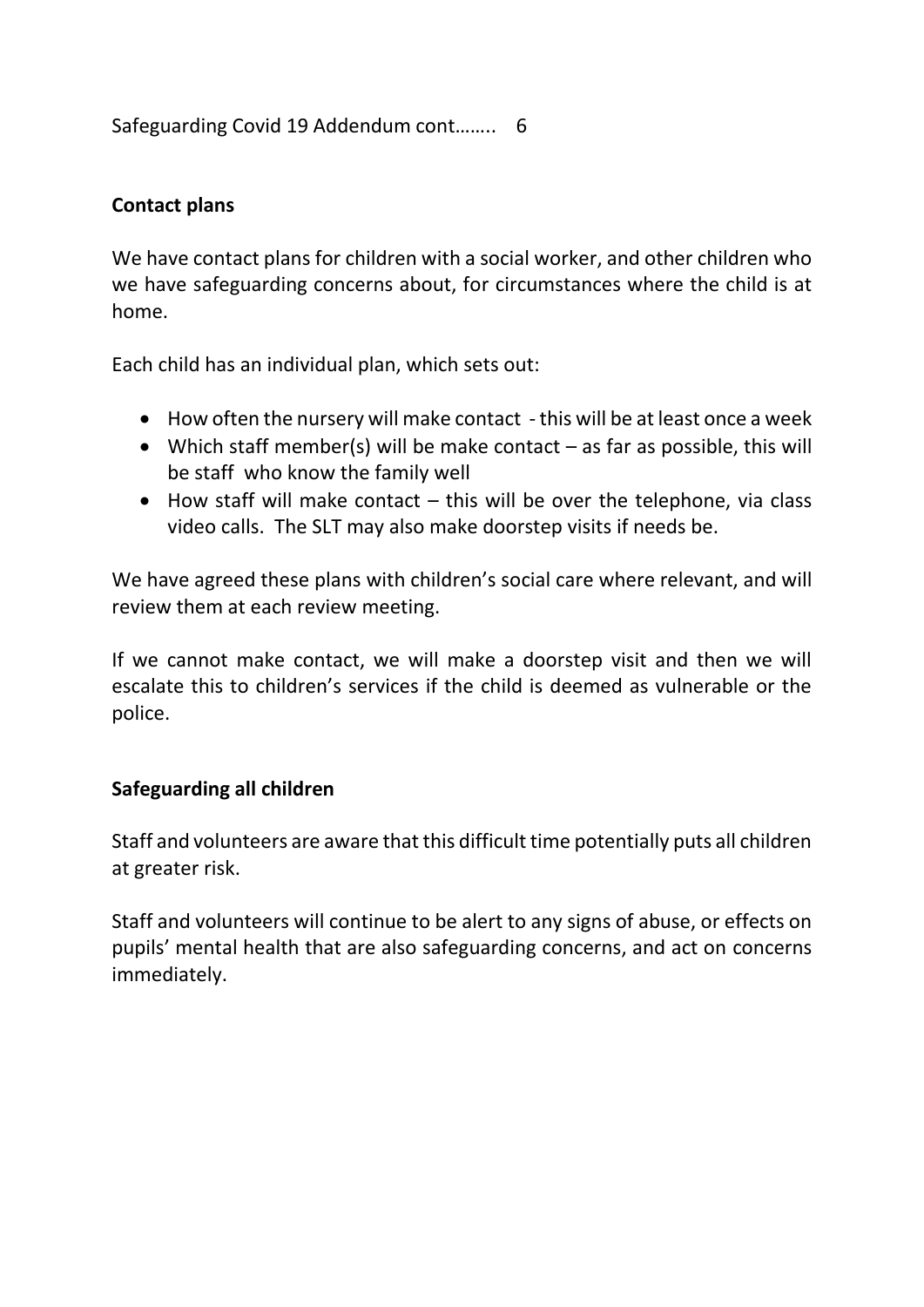Safeguarding Covid 19 Addendum cont…… 7

## **Children returning to Nursery**

The DSL (or deputy) will do all they reasonable can to find out from parents and carers whether there have been any changes regarding welfare, health and wellbeing that they should be aware of before children return.

The DSL (and deputy) will be given time to support staff and children regarding any new concerns (and referrals as appropriate) as children return to nursery.

Staff and volunteers will be alert to any new safeguarding concerns as they see children in person.

## **Children at home**

The nursery will maintain contact with the parents of children at home. Staff will speak to them to help identify any concerns. They will use the nursery phone to make calls home. DSL's may if necessary use personal phones but they will withhold their personal number.

Staff and volunteers will look out for signs like:

- No contact from the family of children at home.
- Parents seeming more withdrawn etc during the phone calls.

#### **Mental Health**

Children returning to Nursery –

Staff and volunteers will be aware of the possible effects that this period may have had on the children's mental health. They will look out for behaviour signs, especially the children being fearful, withdrawn, aggressive, oppositional or excessively clingy, to help identify where support may be needed.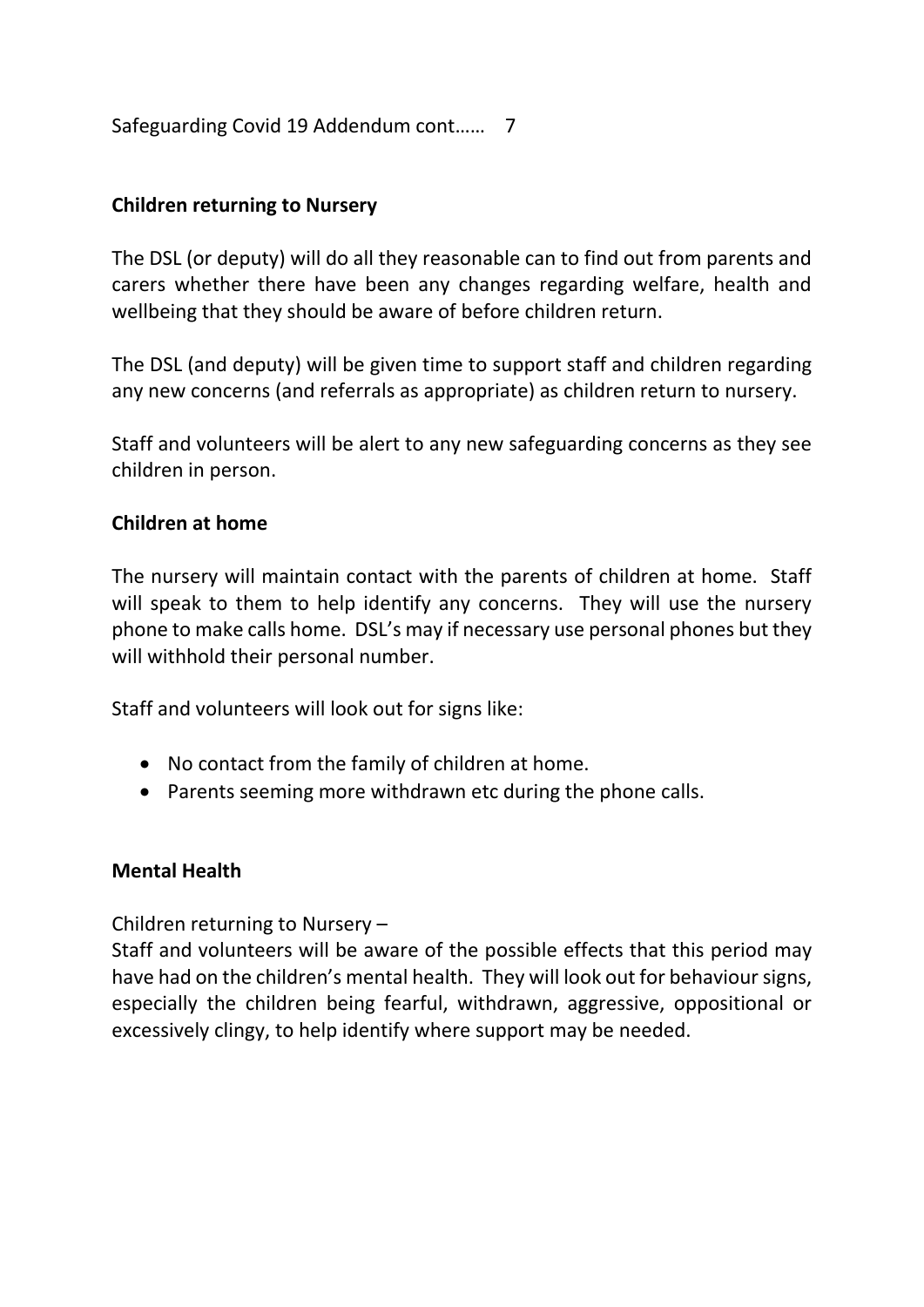Safeguarding Covid 19 Addendum cont…….. 8

#### **Staff and Volunteer recruitment**

We continue to recognise the importance of robust safer recruitment procedures, so that staff and volunteers who work in our nursery are safe to work with children.

We will continue to follow our safer recruitment procedures, and part 3 of Keeping Children Safe in Education.

When carrying out DBS checks and right to work checks, we will follow the latest guidance from the DBS, Home Office and Immigration Enforcement as appropriate (for example, with regards to the process for verifying documents). We will inform candidates about the intended process as soon as reasonably practical.

#### **Safeguarding induction and training**

We will make sure staff and volunteers are aware of changes to our procedures and local arrangements.

New staff and volunteers will continue to receive a safeguarding induction in line with the expectations of Keeping Children Safe in Education.

#### **Monitoring Arrangements**

This policy will be reviewed as guidance from the 3 local safeguarding partners, the LA or Department for Education is updated, and as a minimum of 3-4 weeks by the Designated Safeguarding Leads.